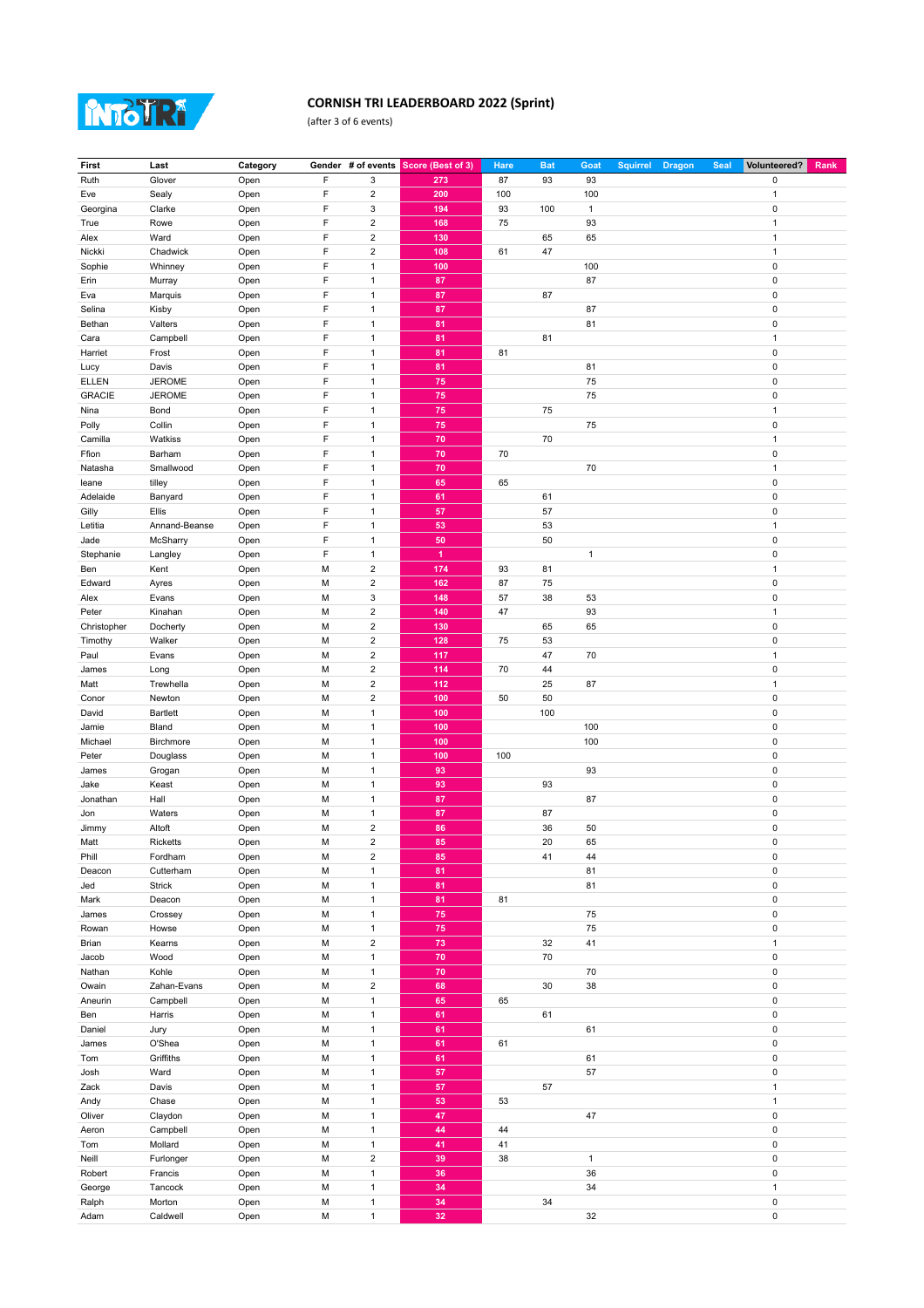

## **CORNISH TRI LEADERBOARD 2022 (Sprint)**

(after 3 of 6 events)

| First          | Last          | Category  |   |                         | Gender # of events Score (Best of 3) | Hare | <b>Bat</b> | Goat | <b>Squirrel</b> | <b>Dragon</b> | <b>Seal</b> | Volunteered? | Rank |
|----------------|---------------|-----------|---|-------------------------|--------------------------------------|------|------------|------|-----------------|---------------|-------------|--------------|------|
| Ross           | McCallion     | Open      | М | $\mathbf{1}$            | 30                                   |      |            | 30   |                 |               |             | 0            |      |
| lain           | McGregor      | Open      | M | $\mathbf{1}$            | 28                                   |      | 28         |      |                 |               |             | 0            |      |
|                |               |           |   |                         |                                      |      |            |      |                 |               |             |              |      |
| Tim            | Hill          | Open      | M | $\mathbf{1}$            | 28                                   |      |            | 28   |                 |               |             | 0            |      |
| Stephane       | Kovacs        | Open      | M | $\overline{1}$          | 26                                   |      | 26         |      |                 |               |             | $\pmb{0}$    |      |
| Vlad           | Lizarov       | Open      | M | $\mathbf{1}$            | 26                                   |      |            | 26   |                 |               |             | 0            |      |
|                | Shenton Brown |           | M | $\mathbf{1}$            | 24                                   |      | 24         |      |                 |               |             | 0            |      |
| William        |               | Open      |   |                         |                                      |      |            |      |                 |               |             |              |      |
| Chris          | Pascoe        | Open      | M | $\mathbf{1}$            | 23                                   |      | 23         |      |                 |               |             | 0            |      |
| Jonathan       | Evans         | Open      | M | $\mathbf{1}$            | 22                                   |      | 22         |      |                 |               |             | 0            |      |
| James          | Thompson      | Open      | M | $\mathbf{1}$            | 20                                   |      | 20         |      |                 |               |             | $\pmb{0}$    |      |
|                |               |           |   |                         |                                      |      |            |      |                 |               |             |              |      |
| Josh           | Reeves        | Open      | M | $\mathbf{1}$            | 20                                   |      | 20         |      |                 |               |             | $\pmb{0}$    |      |
| Robert         | Mardell       | Open      | M | $\mathbf{1}$            | 20                                   |      | 20         |      |                 |               |             | 0            |      |
| Clare          | Gwennap       | Vet       | F | $\overline{2}$          | 200                                  | 100  | 100        |      |                 |               |             | $\mathbf{1}$ |      |
|                | Netherwood    | Vet       | F | $\overline{2}$          | 187                                  |      | 87         | 100  |                 |               |             | 1            |      |
| Angela         |               |           |   |                         |                                      |      |            |      |                 |               |             |              |      |
| Helen          | Newton        | Vet       | F | $\overline{2}$          | 186                                  |      | 93         | 93   |                 |               |             | 0            |      |
| Charlotte      | Richards      | Vet       | F | $\overline{2}$          | 125                                  | 75   | 50         |      |                 |               |             | 0            |      |
| Kerry          | Paul          | Vet       | F | $\mathbf{1}$            | 100                                  |      |            | 100  |                 |               |             | 0            |      |
|                |               |           |   |                         |                                      |      |            |      |                 |               |             |              |      |
| elizabeth      | parkins       | Vet       | F | $\mathbf{1}$            | 93                                   |      |            | 93   |                 |               |             | 0            |      |
| Lindsay        | South         | Vet       | F | $\mathbf{1}$            | 93                                   | 93   |            |      |                 |               |             | $\mathbf{1}$ |      |
| Emma           | Clark         | Vet       | F | $\mathbf{1}$            | 87                                   | 87   |            |      |                 |               |             | 0            |      |
|                |               |           | F |                         |                                      |      |            |      |                 |               |             |              |      |
| Mary           | Rossetti      | Vet       |   | $\mathbf{1}$            | 87                                   |      |            | 87   |                 |               |             | 0            |      |
| Angela         | Gilbert       | Vet       | F | $\overline{1}$          | 81                                   |      | 81         |      |                 |               |             | $\pmb{0}$    |      |
| Merwyn         | Quick         | Vet       | F | $\mathbf{1}$            | 81                                   | 81   |            |      |                 |               |             | 0            |      |
| Claire         | Longman       | Vet       | F | $\mathbf{1}$            | 75                                   |      | 75         |      |                 |               |             | 0            |      |
|                |               |           |   |                         |                                      |      |            |      |                 |               |             |              |      |
| Louise         | Brown         | Vet       | F | $\mathbf{1}$            | 70                                   |      | 70         |      |                 |               |             | 0            |      |
| Leila          | Kiersch       | Vet       | F | $\mathbf{1}$            | 65                                   |      | 65         |      |                 |               |             | 1            |      |
| Catherine      | mcGregor      | Vet       | F | $\mathbf{1}$            | 61                                   |      | 61         |      |                 |               |             | $\pmb{0}$    |      |
|                |               |           | F |                         |                                      |      |            |      |                 |               |             |              |      |
| Lizz           | Young         | Vet       |   | $\mathbf{1}$            | 57                                   |      | 57         |      |                 |               |             | 0            |      |
| Emma           | Walker        | Vet       | F | $\mathbf{1}$            | 53                                   |      | 53         |      |                 |               |             | 0            |      |
| Larry          | Newton        | Vet       | M | 3                       | 257                                  | 70   | 87         | 100  |                 |               |             | 0            |      |
|                | Shaffer       | Vet       | M | $\mathsf 3$             | 191                                  | 57   | 53         | 81   |                 |               |             | 0            |      |
| Robert         |               |           |   |                         |                                      |      |            |      |                 |               |             |              |      |
| Andrew         | Stokes        | Vet       | M | $\overline{2}$          | 168                                  | 75   | 93         |      |                 |               |             | 0            |      |
| Adam           | Keogh         | Vet       | M | $\overline{2}$          | 162                                  | 81   | 81         |      |                 |               |             | $\pmb{0}$    |      |
| Andy           | Bray          | Vet       | M | $\mathbf 2$             | 146                                  | 53   |            | 93   |                 |               |             | $\mathbf{1}$ |      |
|                |               |           |   |                         |                                      |      |            |      |                 |               |             |              |      |
| george thomas  | middleton     | Vet       | М | $\mathbf{1}$            | 100                                  |      |            | 100  |                 |               |             | 0            |      |
| John           | Steadman      | Vet       | M | $\mathbf{1}$            | 100                                  |      | 100        |      |                 |               |             | 0            |      |
| Mark           | Szender       | Vet       | M | $\mathbf{1}$            | 100                                  | 100  |            |      |                 |               |             | 1            |      |
|                |               |           |   |                         |                                      |      |            |      |                 |               |             |              |      |
| Billy          | Ware          | Vet       | M | $\overline{1}$          | 93                                   |      |            | 93   |                 |               |             | $\pmb{0}$    |      |
| Marcus         | Wills         | Vet       | М | $\mathbf{1}$            | 93                                   | 93   |            |      |                 |               |             | 0            |      |
| Barnaby        | Scrace        | Vet       | M | $\mathbf{1}$            | 87                                   |      |            | 87   |                 |               |             | 0            |      |
| Charlie        | Milner        | Vet       | M | $\mathbf{1}$            | 87                                   |      |            | 87   |                 |               |             | 0            |      |
|                |               |           |   |                         |                                      |      |            |      |                 |               |             |              |      |
| Dan            | Solly         | Vet       | M | $\mathbf{1}$            | 87                                   | 87   |            |      |                 |               |             | 0            |      |
| Jasen          | Whyte         | Vet       | М | $\mathbf{1}$            | 81                                   |      |            | 81   |                 |               |             | 0            |      |
| Allister       | Young         | Vet       | M | $\overline{1}$          | 75                                   |      |            | 75   |                 |               |             | $\pmb{0}$    |      |
|                |               |           |   |                         |                                      |      |            |      |                 |               |             |              |      |
| Gareth         | Pulman        | Vet       | M | $\mathbf{1}$            | 75                                   |      | 75         |      |                 |               |             | $\mathbf 0$  |      |
| Neil           | Ratcliffe     | Vet       | М | $\mathbf{1}$            | 75                                   |      |            | 75   |                 |               |             | 0            |      |
| Chris          | Chapman       | Vet       | M | $\mathbf{1}$            | 70                                   |      |            | 70   |                 |               |             | 0            |      |
| Josh           | Beauregard    | Vet       | M | $\mathbf{1}$            | 70                                   |      |            | 70   |                 |               |             | 0            |      |
|                |               |           |   |                         |                                      |      |            |      |                 |               |             |              |      |
| Kevin          | Woodley       | Vet       | M | $\mathbf{1}$            | 70                                   |      | 70         |      |                 |               |             | 0            |      |
| Adam           | Roberts       | Vet       | М | $\mathbf{1}$            | 65                                   | 65   |            |      |                 |               |             | $\mathbf{1}$ |      |
| Andy           | Davis         | Vet       | M | $\mathbf{1}$            | 65                                   |      | 65         |      |                 |               |             | $\mathbf{1}$ |      |
|                | Appleton      |           | М | $\mathbf{1}$            | 65                                   |      |            |      |                 |               |             | $\pmb{0}$    |      |
| David          |               | Vet       |   |                         |                                      |      |            | 65   |                 |               |             |              |      |
| jolyon         | sandercock    | Vet       | М | $\mathbf{1}$            | 65                                   |      |            | 65   |                 |               |             | $\pmb{0}$    |      |
| Adam           | Eaton         | Vet       | M | $\mathbf{1}$            | 61                                   |      |            | 61   |                 |               |             | 0            |      |
| James          | <b>Bunce</b>  | Vet       | М | $\mathbf{1}$            | 61                                   |      | 61         |      |                 |               |             | $\pmb{0}$    |      |
|                |               |           |   |                         |                                      |      |            |      |                 |               |             |              |      |
| <b>TIMOTHY</b> | Green         | Vet       | М | $\mathbf{1}$            | 61                                   | 61   |            |      |                 |               |             | $\mathbf{1}$ |      |
| David          | Burt          | Vet       | М | $\mathbf{1}$            | 57                                   |      | 57         |      |                 |               |             | $\pmb{0}$    |      |
| Paul           | Owen          | Vet       | М | $\mathbf{1}$            | 57                                   |      |            | 57   |                 |               |             | 0            |      |
|                |               |           |   |                         |                                      |      |            |      |                 |               |             |              |      |
| Alex           | Woodmason     | Vet       | М | $\mathbf{1}$            | 50                                   |      | 50         |      |                 |               |             | $\pmb{0}$    |      |
| Neil           | Penny-Harding | Vet       | М | $\overline{1}$          | 50                                   | 50   |            |      |                 |               |             | $\pmb{0}$    |      |
| Craig          | Beall         | Vet       | М | $\overline{1}$          | 47                                   | 47   |            |      |                 |               |             | $\pmb{0}$    |      |
| Simon          | Crook         | Vet       | М | $\mathbf{1}$            | 47                                   |      | 47         |      |                 |               |             | $\pmb{0}$    |      |
|                |               |           |   |                         |                                      |      |            |      |                 |               |             |              |      |
| Alex           | Orme          | Vet       | М | $\mathbf{1}$            | 44                                   |      | 44         |      |                 |               |             | $\mathbf{1}$ |      |
| Mike           | Trebilcock    | Vet       | М | $\mathbf{1}$            | 44                                   | 44   |            |      |                 |               |             | 0            |      |
| Andrew         | Carter        | Vet       | М | $\mathbf{1}$            | 41                                   |      | 41         |      |                 |               |             | 0            |      |
|                |               |           |   |                         |                                      |      |            |      |                 |               |             |              |      |
| Paul           | James         | Vet       | М | $\mathbf{1}$            | 41                                   | 41   |            |      |                 |               |             | $\pmb{0}$    |      |
| John           | Craze         | Vet       | М | $\overline{1}$          | 38                                   |      | 38         |      |                 |               |             | $\pmb{0}$    |      |
| paul           | ginter        | Vet       | М | $\mathbf{1}$            | 38                                   | 38   |            |      |                 |               |             | $\pmb{0}$    |      |
| Robert         |               |           | М | $\mathbf{1}$            | 36                                   |      | 36         |      |                 |               |             | $\pmb{0}$    |      |
|                | Lawrence      | Vet       |   |                         |                                      |      |            |      |                 |               |             |              |      |
| Graham         | Trevaskis     | Vet       | М | $\mathbf{1}$            | 34                                   |      | 34         |      |                 |               |             | $\pmb{0}$    |      |
| Caleb          | Munday        | Vet       | M | $\mathbf{1}$            | 32                                   |      | 32         |      |                 |               |             | 0            |      |
| Anne           | Maskell       | Super Vet | F | $\overline{\mathbf{c}}$ | 193                                  |      | 93         | 100  |                 |               |             | $\pmb{0}$    |      |
|                |               |           |   |                         |                                      |      |            |      |                 |               |             |              |      |
| Sarah          | Myford        | Super Vet | F | $\overline{\mathbf{c}}$ | 187                                  | 100  | 87         |      |                 |               |             | 0            |      |